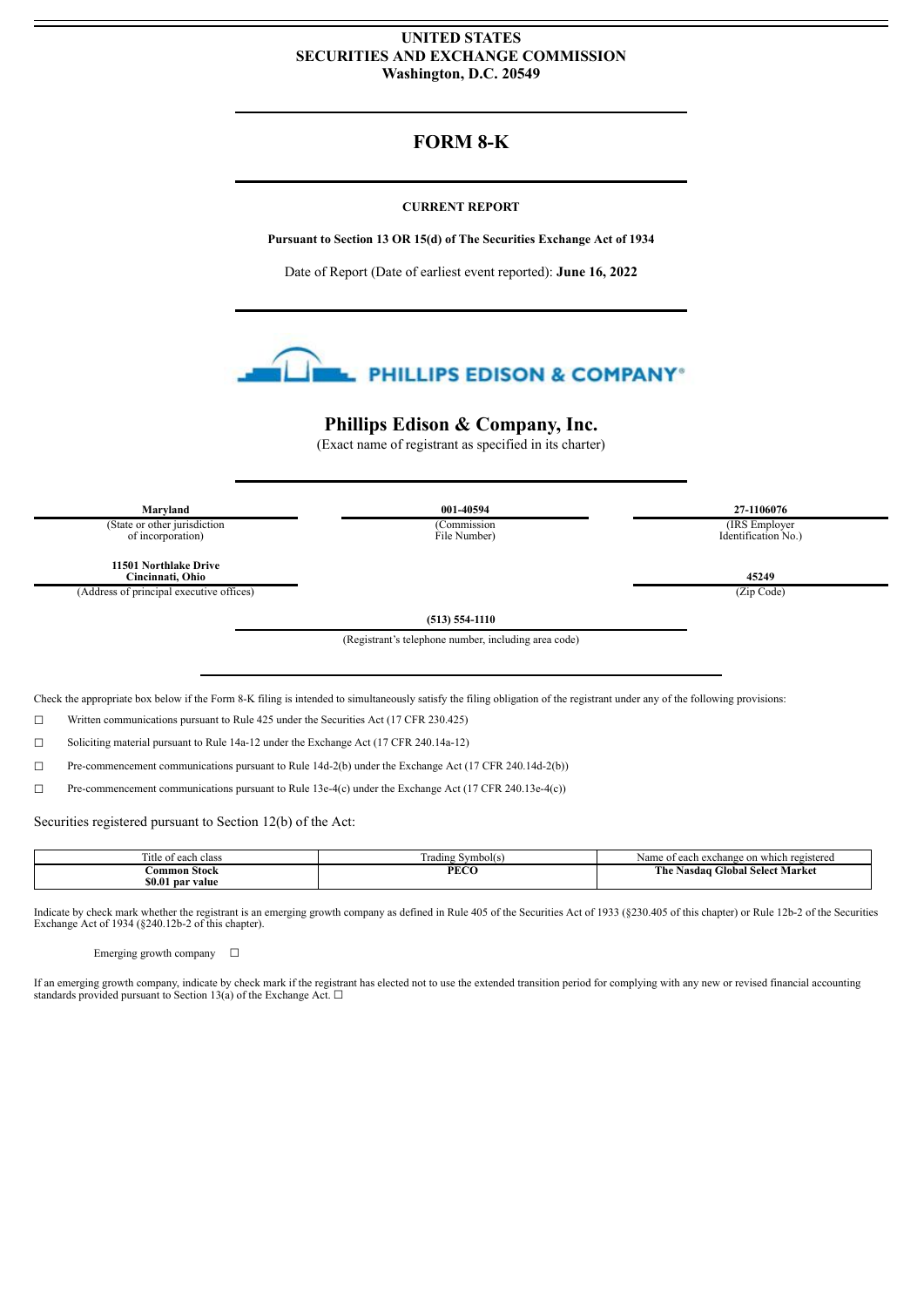#### **Item 5.07. Submission of Matters to a Vote of Security Holders.**

On June 16, 2022, Phillips Edison & Company, Inc. (the "Company") held its annual meeting of stockholders (the "Annual Meeting"). At the Annual Meeting, the stockholders: (i) elected all eight directors to serve until the

*Proposal 1: Election of Directors*

| <b>Nominee</b>      | For          | <b>Against</b> | <b>Abstain</b> | <b>Broker Non-Votes</b> |
|---------------------|--------------|----------------|----------------|-------------------------|
| Jeffrey S. Edison   | 44, 345, 718 | 516,030        | 319,368        | 28,184,698              |
| Leslie T. Chao      | 44,074,051   | 810,113        | 296,952        | 28,184,698              |
| Elizabeth Fischer   | 44,140,700   | 744,657        | 295,759        | 28.184.698              |
| Paul J. Massey, Jr. | 44,027,320   | 811,319        | 342,477        | 28,184,698              |
| Stephen R. Quazzo   | 44,453,604   | 376,886        | 350,626        | 28,184,698              |
| Jane Silfen         | 44,496,065   | 392,838        | 292.213        | 28,184,698              |
| John A. Strong      | 44,444,531   | 382,784        | 353,801        | 28,184,698              |
| Gregory S. Wood     | 44,470,291   | 362,956        | 347,869        | 28,184,698              |

*Proposal 2: Say on Pay*

F

| For                                                  | <b><i><u>vainst</u></i></b> | <b>Abstain</b> | <b>Broker Non-Votes</b> |
|------------------------------------------------------|-----------------------------|----------------|-------------------------|
| 42,906,248                                           | . 258,494                   | 1,016,374      | 28,184,698              |
|                                                      |                             |                |                         |
| $D_{\text{total}} = 1.2$ , $D_{\text{total}} = 0.12$ |                             |                |                         |

### *Proposal 3: Ratification of Auditor*

| For,                           | Against | Abstain | ⊀rol<br>votes. |
|--------------------------------|---------|---------|----------------|
| 72.512.22<br>21.5<br>,,,,,,,,, | 404,594 | 447,983 |                |
|                                |         |         |                |